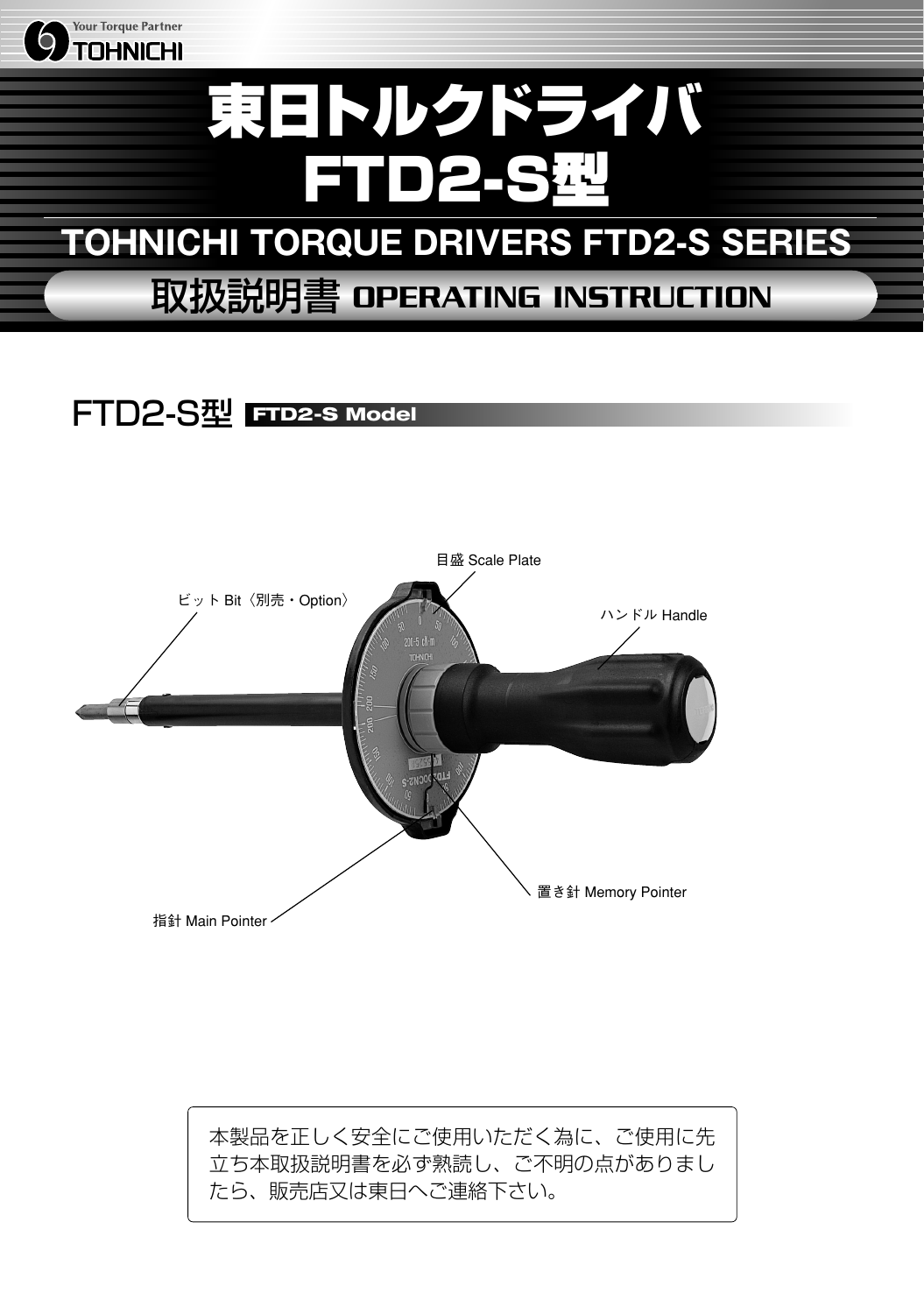

■

1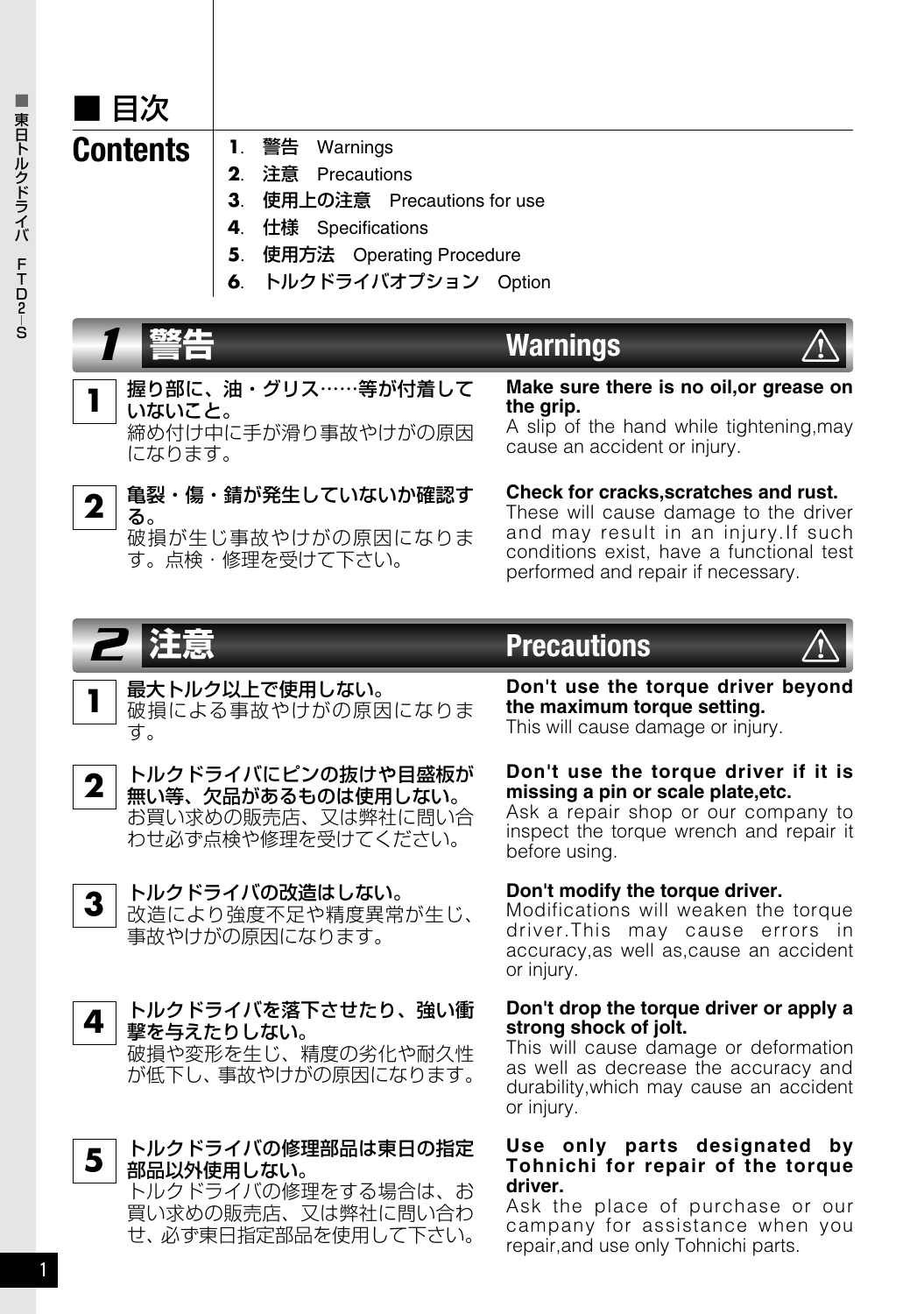- トルク単位を間違えないよう確認する。 **1** トルク単位を確認してから使用して下さい。
- トルクドライバは水中や海中で使用しない。 内部構造に劣化が生じ、事故やけがの原 因になります。もしトルクドライバを水 中や海中に落としてしまったら、点検や 修理を受けて下さい。



**ビットはねじに合ったものを使う。**<br>ビット表よりお選びください。

**定期点検を必ず受ける。**<br>トルクドライバは定期点検が必要です。

#### 使用後は、ゴミ・ホコリ・ドロ・油・水 分等の汚れを取り除いて保管する。 汚れがついたまま保管すると、作動不良、 精度不良の原因となります。 **う** 使用後は、ゴミ・ホコリ・ドロ・油・水 Remove any dirt such as dust, mud,<br>5 )分等の汚れを取り除いて保管する。 oil and water, etc. after each use and

長期間使用しないときは、乾燥した場所 に保管する。 保管方法が悪いと、精度劣化や耐久性の 低下が早まります。 **6 When storing the torque drivers for a long time, set at the minimum torque,**

## *3* **使用上の注意 Precautions for use**

**Confirm that the driver is set according to the correct unit of measure before** using. (kgf·cm, kgf·m, N·m, etc.)

#### **2 Don't use torque driver in fresh water or sea water.**

The inside mechanism will go bad and cause an accident or injury.If you drop in water or sea water,ger it checked out or repaired.

#### **Use the correct bit that fits the screw,you are using.**

Select the bit from the table for bits.

#### **Perform regular inspections for function and accuracy.**

Periodical inspections are essential to insure the torque wrench is in optimal condition thus preventing injury.

# **before storing torque drivers.**

# **and keep in a dry place.**

If improperly stored,the accuracy and durability will decrease rapidly.

| 4 仕様                                     | <b>Specifications</b>               |                      |                                     |                                          |                                                            |                      |                                                                   |             |
|------------------------------------------|-------------------------------------|----------------------|-------------------------------------|------------------------------------------|------------------------------------------------------------|----------------------|-------------------------------------------------------------------|-------------|
| ●FTD-S型<br>負荷<br>¥<br>精度<br>ACCURACY ±3% |                                     |                      |                                     |                                          |                                                            |                      |                                                                   |             |
|                                          | <b>S.L.MODEL</b><br>トルク調整範囲         |                      | 適用ねじ(参考)<br><b>BOLT SIZE (REF)</b>  |                                          | 寸法                                                         |                      | 付属品ビット                                                            |             |
| 型式<br><b>MODEL</b>                       | <b>CAPACITY</b><br>最小~最大<br>MIN~MAX | 1目盛<br>GRAD.         | 小ねじ<br><b>SMALL</b><br><b>SCREW</b> | タッピンねじ<br><b>TAPPING</b><br><b>SCREW</b> | <b>DIMENSION</b><br>全長役<br><b>OVERALL</b><br><b>LENGTH</b> | 質量約<br><b>WEIGHT</b> | <b>ACCESSORY BIT</b><br>A<br>$\oplus$<br>厚又幅<br>thickness X width |             |
| FTD2CN-S                                 | $0.3 - 2$<br>$cN \cdot m$           | 0.05<br>$cN \cdot m$ | M1                                  | M1                                       |                                                            |                      |                                                                   |             |
| FTD5CN-S                                 | $0.5 - 5$                           | 0.1                  | M1.2                                | (M1.1)<br>M1.2                           | 152mm                                                      | $0.14$ kg            |                                                                   |             |
| FTD10CN-S                                | $1 - 10$                            | 0.2                  | M1.6                                | (M1.4)<br>M1.6                           |                                                            |                      |                                                                   |             |
| FTD20CN-S                                | $3 - 20$                            | 0.5                  | M <sup>2</sup>                      | (M1.8)<br>M <sup>2</sup>                 |                                                            |                      |                                                                   |             |
| FTD50CN2-S                               | $5 - 50$                            | 1                    | M2.5                                | (M2.2)                                   |                                                            | 0.37                 |                                                                   |             |
| FTD100CN2-S                              | $10 - 100$                          | $\overline{c}$       | M <sub>3</sub><br>(M3.5)            | M2.5<br>M3                               | 272                                                        |                      |                                                                   |             |
| FTD200CN2-S                              | $30 - 200$                          | 5                    | M <sub>4</sub>                      | (M3.5)                                   |                                                            |                      |                                                                   |             |
| FTD400CN2-S                              | $50 - 400$                          | 10                   | M <sub>5</sub>                      | M4                                       |                                                            |                      |                                                                   |             |
| FTD8N2-S                                 | $1 - 8$<br>$N \cdot m$              | 0.2<br>$N \cdot m$   | M <sub>6</sub>                      | (M4.5)                                   | 338                                                        | 0.9                  | #3                                                                | $1\times12$ |
| FTD16N2-S                                | $3 - 16$                            | 0.5                  | M <sub>8</sub>                      | M <sub>6</sub><br>(M7)                   |                                                            | 0.93                 |                                                                   |             |